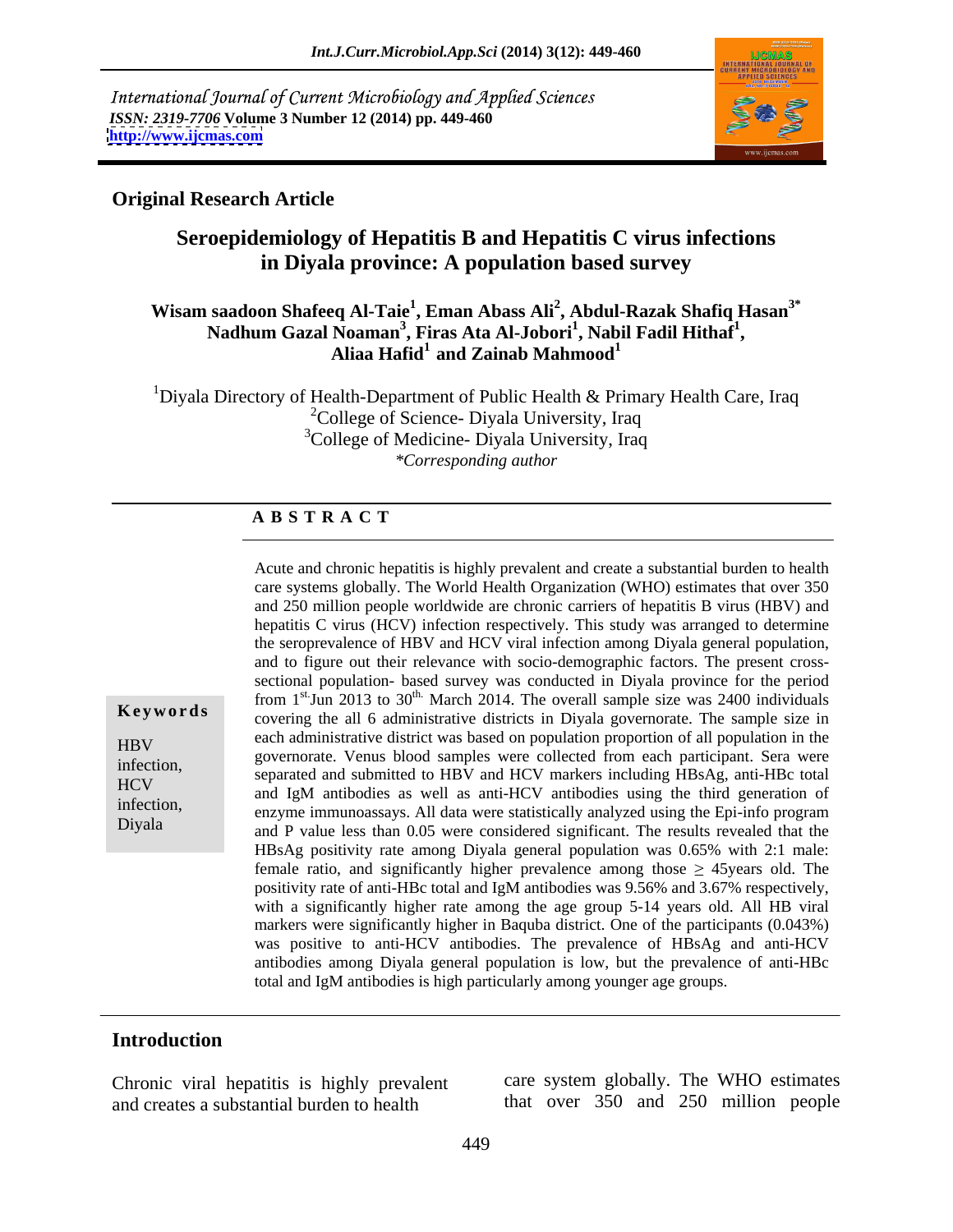worldwide are chronic carrier of HBV and (Hasan *et al*., 2006). In another study HCV infection respectively (Ott *et al*., 2012; conducted for the period from 2003-2008, Te and Jensen, 2010). Both HBV and HCV the prevalence of HBsAg and anti-HCV infections represent a worldwide epidemic antibody was 3.9/1000 population and causes significant morbidity and mortality 1.6/1000 population respectively (Alaccounting for approximately 1 million Jobouri *et al*., 2010). The prevalence of anti deaths each year due to their sequelae of HCV antibody among blood donors was acute and chronic liver diseases including 0.15 (Hasan, 2008). In 2012, the prevalence primary hepatocellular carcinoma of HBsAg, anti-HBc IgM and HBV DNA, (Lavanchy, 2008; Nebbia *et al*., 2012; as detected by polymerase Chain Reaction Huang *et al*., 2011). In Eastern Mediterranean region, viral hepatitis has emerged as a leading public health concern and continues to be major disease burden. According to WHO estimates, approximately 4.3 million persons are **Study population** infected with HBV each year (Aljarbou,

genotypes B and C prevailed in Asia. High genotypes and several subtypes showing implications (Irshad *et al*., 2010; Araujo *et* 

In Iraq, the prevalence of HBV infection 0.7 as reported from different Iraqi emographic and epidemiological data Mohammed, 1997). In Diyala province, the for the period from 1989–2000 was 1.5% major invasive interventions, blood

1.6/1000 population respectively (Al of HBsAg, anti-HBc IgM and HBV DNA, (PCR) were 4.3%, 3.2% and 8.1% respectively (Hasan, 2013).

# **Materials and Methods**

# **Study population**

2013; Fallahian and Najafi, 2011). The current cross-sectional population-based Currently, 10 HBV genotypes have been for the period from  $1^{st}$ . Jun 2013 to 30<sup>th.</sup> identified (A-J), and shown to have a March 2014. The study plan in details was distinct geographic distribution with approved by the Iraqi Ministry of Health in prevalence of HBV mutants with various determined by Diyala Directorate of forms, such as the pre-S mutant, basal core Statistics to be 2400 individuals based on promoter mutant, YMDD motif mutant and the governorate census in 2012 which was vaccine escape mutant were identified in (1,477,648) population. The administrative Asia and these were found to be related to division of the governorate into 6 districts the severity of liver disease and sensitivity was adopted. These districts include; to therapy. HCV, on the other hand, has six Baquba, Mukdadiah, Khalis, Baladruz, important epidemiological and clinical in each administrative district was based on *al*., 2011; Liu and Koa, 2013). each district was set ahead of the survey and was ranged between 0.6–6.5%, while the Those people enrolled from each district prevalence of HCV infection among the were selected randomly. Teams of medical general population was ranged between 0.5 doctors and nurses established the sampling 0.9 and among blood donors between 0.07 and collected the information required in the governorates (Ataallah *et al.*, 2011; Kadir *et*  questionnaire form which was previously *al*., 2001; Mahmood *et al*., 2001; prevalence of HBsAg among blood donors sex, residential address, tattooing, history of survey was conducted in Diyala governorate st. Jun 2013 to  $30^{\text{th}}$ . th. advance. The overall sample size was Khanaqin, and Munsuriah. The sample size population proportion. The sample size in recruitment continued until the sampling teams fulfilled the required sample size. demographic and epidemiological constructed for this purpose. The questionnaire sought information about age, major invasive interventions, blood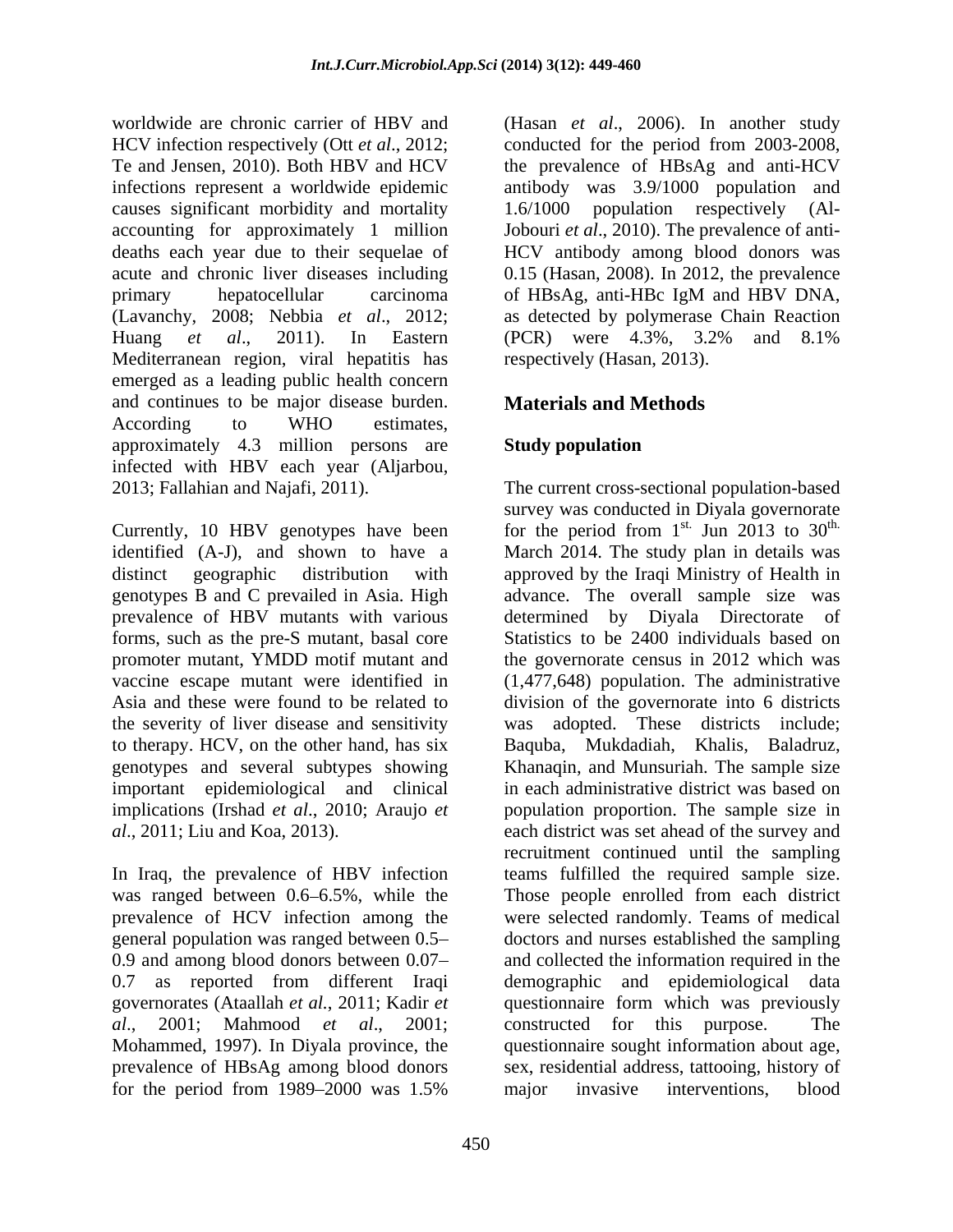transfusion, renal dialysis, presence of chronic diseases or previous complain of jaundice, household contact of HBV or Primary Health care. All participants signed HCV positive cases, and visiting of an informed consent form witnessed by the unqualified nursing private clinics. Those participants of younger age were helped by their parents in the presence of medical doctor and social assistants. **Results and Discussion** 

A whole blood sample of 4–5 milliliters was (0.65%) were HBsAg positive, while the aseptically aspirated through vein puncture. remaining 2258 (99.34%) were HBsAg Blood samples were collected in plan negative. Table 1 and 2 showed the HBsAg disposable tubes without anticoagulant, and positivity rate in relation to the gender. The transported as soon as possible to the local laboratory within the same region. Sera were females (66.7% vs. 33.3%). However, the separated by centrifugation and then stored difference was failed to reach the level of at -20<sup>0</sup>C (deep freezer) until delivered by statistical significance  $(\chi^2 = 0.224, P=$ cool boxes to the Baquba Public Health 0.636). Furthermore, of the 15 HBsAg Laboratory for testing. 127 samples were positive people, 10(66.7%) were married excluded from the study due to uncompleted data form. All other samples were tested for HBsAg (Acon-USA), anti-HBc total The distribution of HBsAg positive cases (Biokit-Spain), anti-HBc IgM (CTK-USA), according to Diyala governorate districts, it and anti-HCV antibody (Dialab-Austria) by was revealed that Baquba district harbor the using a third generation enzyme linked highest infection rate compared to other immunosorbant assays. Samples that were repeatedly positive for any viral markers were sent to the Central Public Health Laboratory (Reference Laboratory) in of the 15 HBsAg positive people were as

program, and P values  $\langle 0.05 \text{ were} \rangle$  and  $\langle 5 \rangle$  (33%) had dental invasive considered significant.

The study plan was approved in advance by to anti-HBc total and IgM tests. The results<br>the Iraqi Ministry of Health and directly showed that 216 (9.56%) and 83 (3.67%)

supervised by the Diyala Directorate of Health, Department of Public Health and local health office before collection of data and blood samples.

## **Results and Discussion**

**Laboratory tests** The results revealed that out of 3373 individuals enrolled as study population, 15 rate was higher in males as compared to and 5 (33.3%) were single.

districts, Table 3.

Baghdad for confirmatory tests. follows: 4 (27%) underwent cupping, 3 **Statistical analyses** surgical intervention, 2 (13%) got blood Collected data and the results of the of positive cases, 2 (13%) had concomitant laboratory tests were translated into chronic disease, 1(7%) underwent renal computerized data base. Statistically dialysis, 3 (20%) had previous history of analyses were done using the Epi-info jaundice, 9 (60%) attend unqualified nurses, The results also revealed that the risk factors (20%) had tattoo, 2 (13%) had major transfusion, 2 (13%) were household contact and 5 (33%) had dental invasive intervention.

**Ethical considerations** The 2258 serum samples which were the Iraqi Ministry of Health and directly showed that 216 (9.56%) and 83 (3.67%)negative for HBsAg were further submitted to anti-HBc total and IgM tests. The results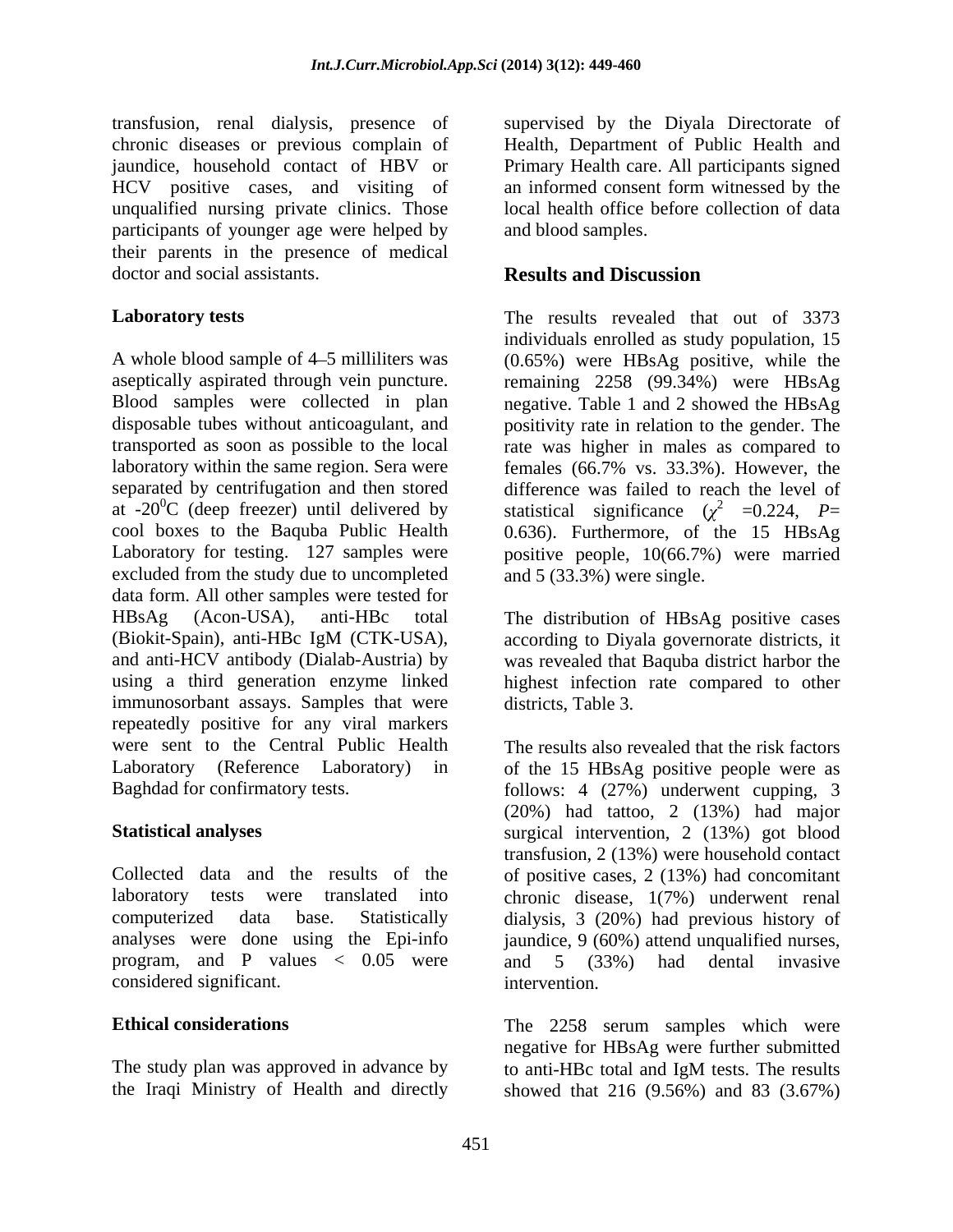according to age groups, which was found to epidemic. Iraq was ranked in the

On the other hand, the distribution of anti showed insignificant differences (Table 6).

interventions  $(\chi^2 = 7.715, P = 0.005)$ , and those who attend unqualified nurses  $(\chi^2 =$ 

intervention ( $\chi^2$  = 17.15, P = 0.00003), dental invasive intervention ( $\chi^2 = 12.33$ , *P*= 0.005), clinic  $(\chi^2 = 13.79, P = 0.0002)$ , and those perform cupping  $(\chi^2 = 4.63, P = 0.031)$ , to reach the levels of statistical significance.

Concerning the anti-HCV, the results study population. countries (Te and Jensen, 2010; Lavanchy,

were positive for anti-HBc total and anti- The importance of the present study may HBc IgM respectively. Table 4 showed the emerge from the fact that both HBV and distribution of anti-HBc total positivity rate HCV infections represent a worldwide be significantly higher in the 5-14 years old intermediate zone of endemicity like other group  $(\chi^2 = 26.79, P < 0.001)$ . East Mediterranean countries (Ott *et al.*, The distribution of anti-HBc total antibody vaccination during early infancy should positivity rate according to the decline the prevalence of HBV infection, but administrative districts revealed that Baquba unfortunately no country-based survey to district has significantly higher rate determine the effectiveness of vaccine was compared to other governorate districts  $(\chi^2 = \text{conducted. A comprehensive public health})$ 6.196, *P*< 0.05) (Table 5). prevention program should include the HBc IgM antibody according to district prevention activities and setup a research Table 7 revealed the impact of risky Diyala province to determine the prevalence practices on the distribution of anti-HBc of HBV and HCV infection, since all total antibody positivity rate. It appears that previousstudies were conducted on blood the positivity rate was significantly higher donors or other risky groups, and usually on among those people who had dental invasive limited sample size (Hasan, 2006; Al epidemic. Iraq was ranked in the East Mediterranean countries (Ott *et al*., 2012). The implementation of universal HB conducting population-based surveillance and monitoring the effectiveness agenda. For the best of knowledge, this is definitely the first population study in Jobouri *et al*., 2010; Hasan, 2008).

8.389, *P*< 0.004). The results revealed that the overall The impact of risk factors on the distribution population was 0.65%. Comparing with of anti-HBc IgM was revealed in Table 8. Studies conducted on blood donors, the These results revealed that anti-HBcIgM present result is nearly similar to that positivity rate was significantly higher reported by Al-Jobouri *et al*. (2010) in among those people with major surgical Diyala and Attaallah *et al*. (2011) in  $= 17.15$ ,  $P = 0.00003$ ), dental Baghdad. However, it is lower than that attendance of unqualified nurse private (Kadir *et al*., 2001; Mahmood *et al*., 2001; Furthermore, it is higher in people with HBsAg in Diyala population is undoubtedly tattoo and those people with previous history related to the introduction of compulsory of jaundice, but the differences were failed HB vaccine in the Iraqi Expanded Program showed that only one person was positive, Similar results were reported from other recording a prevalence of 0.043% among the East Mediterranean, as well as worldwide prevalence of HBsAg in Diyala general studies conducted on blood donors, the present result is nearly similar to that reported before the universal HB vaccine era Mohammed, 1997; Hasan *et al*., 2006). This remarkable decline in the prevalence of of Immunization since 1994, beside the general improvement in community education and awareness of the disease. Similar results were reported from other East Mediterranean, as well as worldwide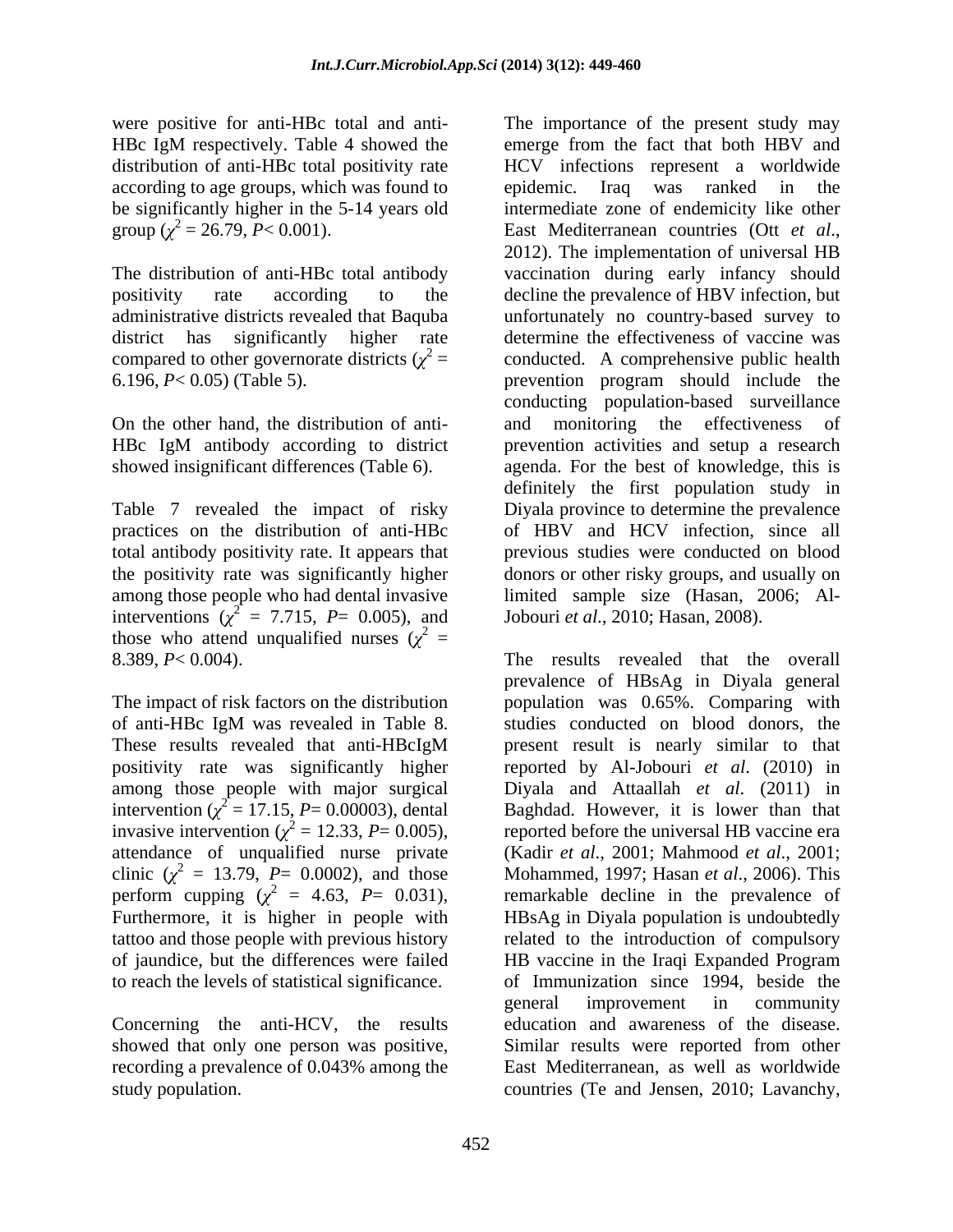2008; Aljarbou, 2013; Baha *et al*., 2013;

Khan *et al.*, 2011). On the other hand, the different populations studied (Romero *et al.*, significantly higher prevalence of HBsAg 2011; Assar et al., 2012; Gutierrez-Garcia et among those people with  $\geq 45$  years old is *al.*, 2011). inconsistent with previous studies conducted

However, it is in agreement with most *et al.*, 2013; Asim *et al.*, 2010; Bhatti *et al.*, studies carried out after that which 2007). In Diyala province, we previously prevalence of HBsAg was declined during sustained in the older ages. In this regard, it

the current study? are the high prevalence of during the next decennia (El-Raziky *et al.*, among people who tested negative for HBsAg, particularly among those 5-14 years<br>old in whom the prevalence was old in whom the prevalence was In blood transfusion services, therefore an significantly higher compared to other age understanding of the prevalence of OBI groups. The question is they had occult hepatitis B infection? In 2008, the European

Romero *et al*., 2011; Janahi, 2014; El- (EASL) defined occult hepatitis B virus Raziky *et al*., 2012; Rantala and van de infection (OBI) as the presence of hepatitis Laar, 2008). B virus (HBV) DNA in the liver (with The significantly higher prevalence of serum) of individuals testing HBsAg HBsAg among males obtained in this study negative (Ocana *et al*., 2011). It has been is consistent with most of previous studies in documented that the prevalence of OBI is Iraq and other countries (Ataallah *et al*., 2011; Hasan *et al*., 2006; Al-Jobouri *et al*., 2010; Baha *et al*., 2013; Li *et al*., 2012; Association for the Study of the Liver detectable or undetectable HBV DNA in the quite variable depending on the level of endemic disease in different parts of the world, the different assays utilized, and the different populations studied (Romero *et al*., 2011; Assar *et al*., 2012; Gutierrez-Garcia *et al*., 2011).

in Diyala province before the vaccination Multiple worldwide studies had documented era, during which a higher prevalence was the presence of OBI among general reported among 16-29 years old. population as well as the blood donors and documented a decline in HBsAg among reported that 8.1% of HBsAg negative blood lower ages, but increased in older ages donors were positive for HBV DNA by (Baha *et al*.,2013; Janahi,2014; Gogos *et*  polymerase chain reaction (Hasan, 2012). *al*.,2003; Gheorghe *et al*.,2013). The most Taken together and according to the acceptable explanation is that as the definition of OBI, this study assumes that vaccination program is strictly targeting the prevalence of OBI in Diyala general infants in the first week of life, therefore the population is high. Upon reviewing the the childhood and young adulthood, but it is similar results, affirming that the reason has been reported that vaccination in infancy was the emergence and/or selection of provides protection for > 20 years immune escape HBV mutants that enable (Lavanchy, 2008; Huang *et al*., 2011; viral persistence in spite of adequate Romero *et al*., 2011; Ioannou, 2011). antibody titers, and suggesting that new What are the fascinating results obtained in these strains from becoming dominant anti-HBc total and anti-HBc IgM antibodies 2012; Cooreman et al., 2001; Tabor, 2006: other risky groups (Emara, 2012; Muselmani *et al*., 2013; Asim *et al*., 2010; Bhatti *et al*., 2007). In Diyala province, we previously literature, several studies had reported behind this occult or silent HBV infection preventative strategies are needed to prevent during the next decennia (El-Raziky *et al*., 2012; Cooreman *et al*., 2001; Tabor, 2006: Lai *et al*., 2012; Gerlich *et al*., 2010).

among blood donors is a critical strategy.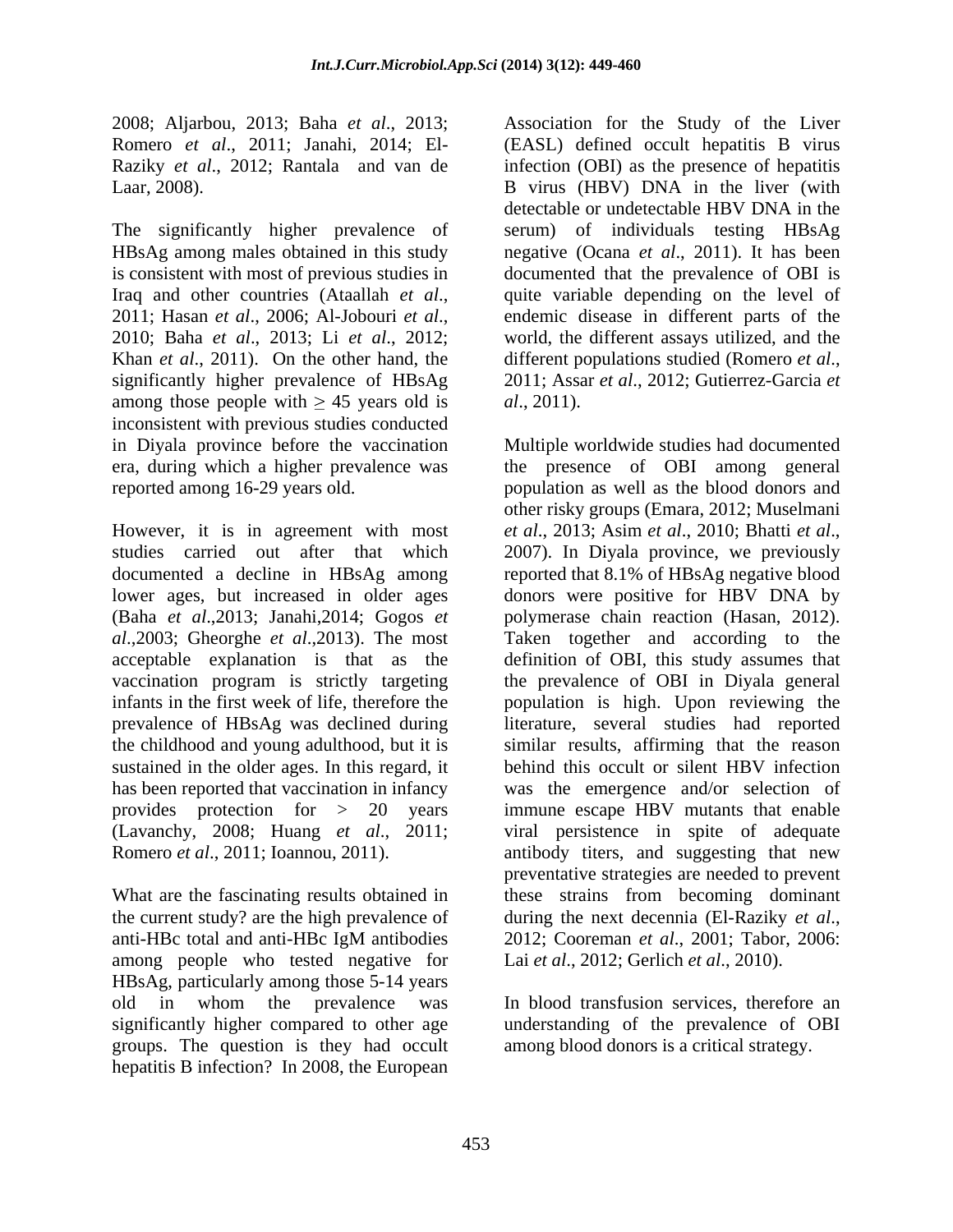| Gender | No. tested $(\% )$ | HBsAg positive<br>No. $(%)$ |       | P value      |
|--------|--------------------|-----------------------------|-------|--------------|
| Male   | 1380(60.7)         | 10(66.7)                    |       |              |
| Female | 893 (39.3)         | 5(33.3)                     | 0.224 | $0.636$ [NS] |
| Total  | 2273(100)          | 15(100)                     |       |              |

| <b>Table.2</b><br>HBsAg positivity.<br>rate of the study<br>/ population by gender<br>. C<br>. . |  |
|--------------------------------------------------------------------------------------------------|--|
|--------------------------------------------------------------------------------------------------|--|

| Gender    | No. tested $(\%)$ | HBsAg positive<br>No. $(\%)$ |                        | $P$ value   |
|-----------|-------------------|------------------------------|------------------------|-------------|
| $\leq$ 5  | 9(0.4)            | 0(0)                         |                        |             |
| $5-14$    | 265(11.7)         | 1(0.4)                       |                        |             |
| 15-44     | 1473(64.8)        | 7(0.5)                       | $\overline{ }$<br>г. / | $0.030$ [S] |
| $\geq 45$ | 526(23.1)         | 7/1<br>(1.3)                 |                        |             |
| Total     | 2273(100)         | 15(0.65)                     |                        |             |

**Table.3** HBsAg positivity rate of the study population by district

| District  | No. tested $(\% )$ | district) | No. (positivity rate of $\vert$ No. (positivity rate of $\vert$<br>total cases) |
|-----------|--------------------|-----------|---------------------------------------------------------------------------------|
| Baquba    | 720(31.6)          | 7(0.97)   | 7(46.7)                                                                         |
| Khalis    | 380(16.7)          | 3(0.78)   | 3(20.0)                                                                         |
| Mukdadiah | 377(16.6)          | 2(0.53)   | 2(13.3)                                                                         |
| Khanaqien | 488(21.5)          | 3(0.61)   | 3(20.0)                                                                         |
| Baladruz  | 214(9.4)           | 0(0)      | 0(0)                                                                            |
| Mansuriah | 94(4.1)            | 0(0)      | 0(0)                                                                            |
| Total     | 2273 (100)         | 15(0.65)  | 15(100)                                                                         |

**Table.4** Anti-HBC total positivity rate of study population by age groups

| Age (Ys)        | No.    | Anti-HBc total   | <i>(positivity)</i> | No. (positivity    |                                  |
|-----------------|--------|------------------|---------------------|--------------------|----------------------------------|
|                 | tested | positive $(\% )$ | rate of total)      | rate of $+$ cases) | $\chi^2$ (p value)               |
| $\sim$ $\omega$ |        | 0(0)             |                     | 0(0)               |                                  |
| $5 - 14$        | 264    | 2(0.8)           | 2(0.088)            | 2(0.92)            | $26.7 \left( \leq 0.001 \right)$ |
| $15-44$         | 1466   | 147(10.0)        | 147(6.51)           | 47 (68.05)         | 1.02(0.312)                      |
| $\geq 45$       | 519    | 67(13.0)         | 67(2.96)            | 67(31.01)          | 3.19(0.073)                      |
| Tota.           | 2258   | 216(9.56)        | 216(9.56)           | 216 (100)          |                                  |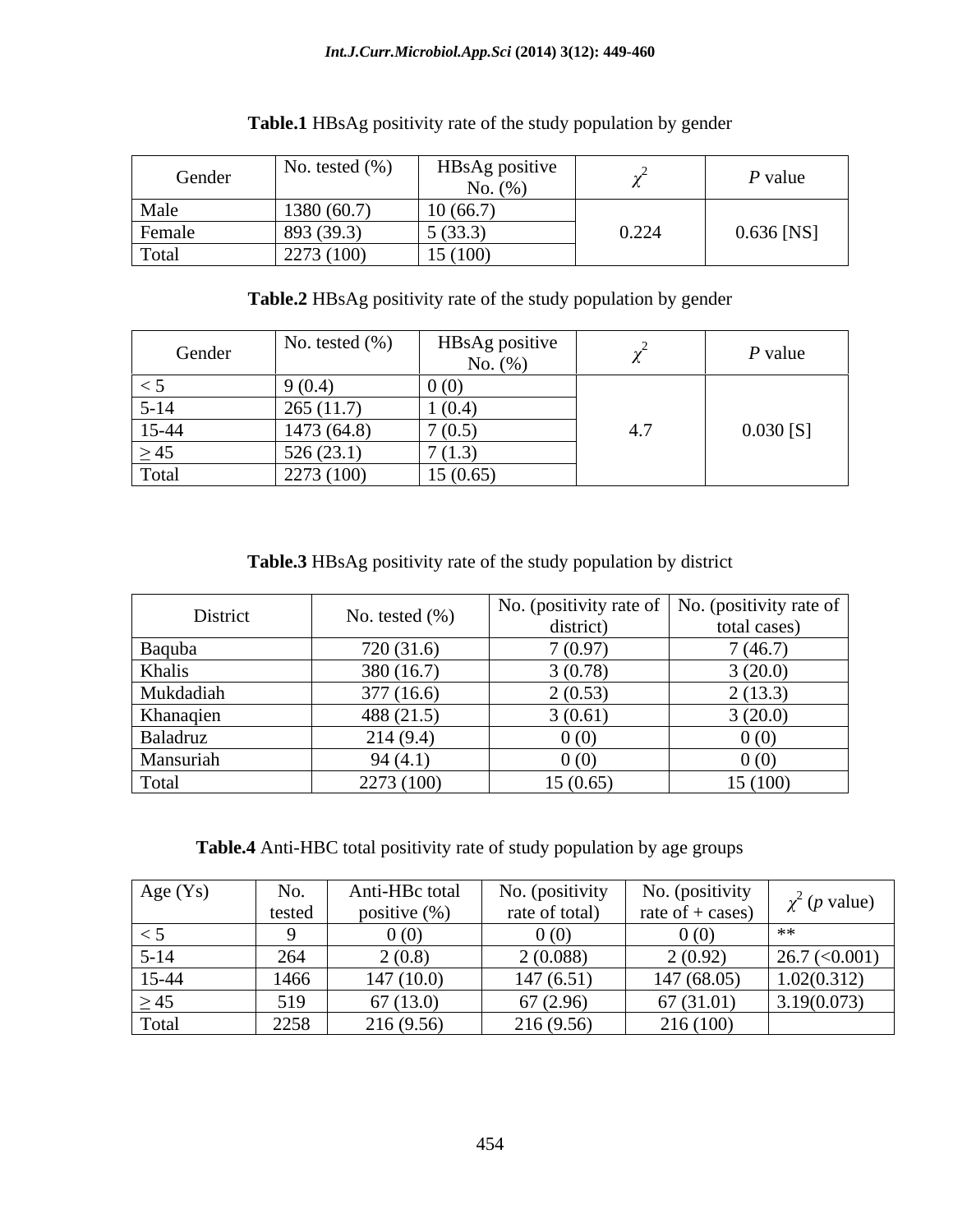| District  | No tested No. |                  | positive   No. positive   No. |                  | positive $\int \chi^2(P \text{ value})$ |
|-----------|---------------|------------------|-------------------------------|------------------|-----------------------------------------|
|           |               | $%$ of district) | $(\% \text{ of total})$       | $(% 0f + cases)$ |                                         |
| Baquba    | 713           | 71 (9.95)        | 71(3.14)                      | 71 (31.87)       | 6.19(0.021)                             |
| Khalis    | 377           | 32(8.48)         | 32(1.41)                      | 32(14.81)        | 0.60(0.435)                             |
| Mukdadiah | 375           | 44(11.73)        | 44 $(1.94)$                   | 44(20.37)        | 2.44(0.118)                             |
| Khanaqien | 485           | 47 (9.69)        | 47(2.08)                      | 47(21.75)        | 0.011(0.916)                            |
| Baladruz  | 214           | 15(7.0)          | 15(0.66)                      | 15(6.94)         | 1.78(0.181)                             |
| Mansuriah | 94            | 7(7.44)          | 7(0.31)                       | 7(3.24)          | 0.50(0.475)                             |
| Total     | 2258          | 216(9.56)        | 216(6.56)                     | 216(100)         |                                         |

**Table.5** Anti-HBC total positivity rate of the study population by district

**Table.6** Anti-HBC IgM positivity rate of the study population by district

| District  | No tested $\vert$ No. |                                   | positive   No. positive   No. |                   | positive $\chi^2$ ( <i>P</i> value) |
|-----------|-----------------------|-----------------------------------|-------------------------------|-------------------|-------------------------------------|
|           |                       | $\sqrt{\frac{6}{6}}$ of district) | % of total)                   | $(\%$ Of + cases) |                                     |
| Baquba    | 713                   | 26(3.64)                          | 26(1.15)                      | 26(31.32)         | 7.33(0.483)                         |
| Khalis    | 377                   | 12(3.18)                          | 12(0.53)                      | 12(14.45)         | 0.013(0.908)                        |
| Mukdadiah | 375                   | 18(4.8)                           | 18(0.79)                      | 18(21.68)         | 0.144(0.703)                        |
| Khanaqien | 485                   | 21 (4.32)                         | 21(0.93)                      | 21(25.30)         | 0.991(0.318)                        |
| Baladruz  | 214                   | 6 92.80)                          | 6(0.26)                       | 6(7.22)           | 0.017(0.895)                        |
| Mansuriah | 94                    | 0(0)                              | 0(0)                          |                   | 0(0)                                |
| Total     | 2258                  | 83(3.67)                          | 83(3.67)                      | 83 (100)          |                                     |

**Table.7** Distribution of anti-HBc total antibody according to risk factors

| Risk factor                         | No. | $\vert$ No. $\vert$ HBc $\vert$ No. |            |                                                  | HBc   No, HBc total $\chi^2(P \text{ value})$ |
|-------------------------------------|-----|-------------------------------------|------------|--------------------------------------------------|-----------------------------------------------|
|                                     |     |                                     |            | tested   total + (%)   total + (% of   + (% of + |                                               |
|                                     |     |                                     | total)     | cases)                                           |                                               |
| Surgical intervention 386 33 (8.54) |     |                                     | 33(1.46)   | 33(15.27)                                        | 0.5(0.45)                                     |
| Renal dialysis                      |     | 1(0.04)                             | 1(0.044)   | 1(0.46)                                          | 0.3(0.55)                                     |
| <b>Blood transfusion</b>            |     | 7(0.31)                             | 7(0.310)   | 7(3.24)                                          | 0.6(0.42)                                     |
| Dental intervention                 | 594 | 84 (3.72)                           | 84 (3.72)  | 84 (38.88)                                       | $\vert$ 19.4                                  |
|                                     |     |                                     |            |                                                  | $(0.0001)$ *                                  |
| Unqualified nurses                  |     | $1200$   135 (11.25)                | 135(11.25) | 135(62.5)                                        | $8.38(0.004)$ *                               |
| Tattooing                           |     | $174$   27 (15.51)                  | 27(1.19)   | 27(12.5)                                         | $7.71(0.005)*$                                |
| Cupping                             |     | 37 (12.01)                          | 37(1.63)   | 37(17.12)                                        | 2.46(0.11)                                    |
| Household contact                   |     | 3(17.64)                            | 3(0.132)   | 3(1.38)                                          | 1.29(0.25)                                    |
| History of jaundice                 |     | 14(12.17)                           | 14(0.620)  | 1(0.46)                                          | 0.95(0.32)                                    |
| Coexistane chronic                  | 36  | 3(8.33)                             | 3(0.132)   | 3(1.38)                                          | 0.06(0.80)                                    |
| disease                             |     |                                     |            |                                                  |                                               |

\*Significant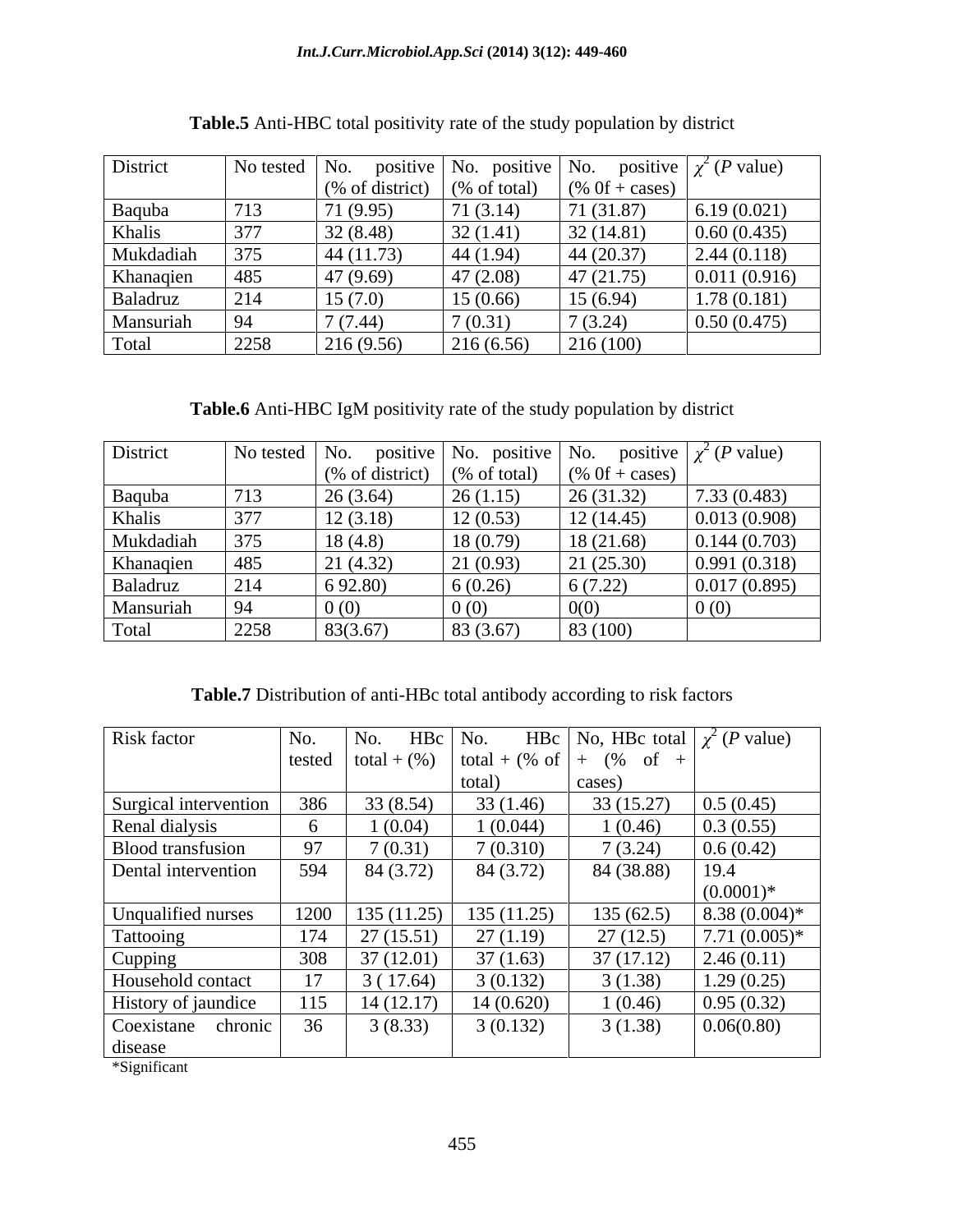| Risk factor              |        |              |                            | No. HBc   No. HBc IgM   No. HBc IgM $\chi^2(P \text{ value})$ |                         |
|--------------------------|--------|--------------|----------------------------|---------------------------------------------------------------|-------------------------|
|                          | tested | <u>Igivi</u> | $+$ (% of total) $\vert$ . | $(\%$ of                                                      |                         |
|                          |        |              |                            |                                                               |                         |
|                          |        |              |                            | cases)                                                        |                         |
| Surgical intervention    |        | 2(0.51)      | 2(0.08)                    | 2(2.40)                                                       | $17.15(0.0003)*$        |
| Renal dialysis           |        | 1(16.6)      | 1(0.04)                    | 1(1.20)                                                       | 516(4725)               |
| <b>Blood transfusion</b> |        | 1(1.03)      | 1(0.04)                    | 1(1.20)                                                       | 1.76(0.18)              |
| Dental intervention      |        | 20(3.36)     | 20(0.88)                   |                                                               | 20 (2409) 12.3 (0.005)* |
| Unqualified nurses       | 1200   | 39(3.25)     | 39(1.72)                   | 39 (46.98)                                                    | $13.7(0.0002)*$         |
| Tattooing                |        | 18(10.34)    | 18(0.79)                   | 18(21.68)                                                     | 3.81(0.050)             |
| Cupping                  |        | 16(5.19)     | 16(0.70)                   | 16(19.27)                                                     | $4.63(0.031)$ *         |
| Household contact        |        | 1(5.88)      | 1(0.04)                    | 1(1.20)                                                       | 0.032(0.85)             |
|                          |        | 2(1.73)      | 2(0.08)                    |                                                               |                         |
| History of jaundice      | 115    |              |                            | 2(2.40)                                                       | 3.66(0.055)             |

| Table.8 Dis<br>Distribution of anti-HBc IgM $\epsilon$<br>antibody according to risk factors |  |
|----------------------------------------------------------------------------------------------|--|
|----------------------------------------------------------------------------------------------|--|

\*Significant

In this regard, multiple studies had affirm 2002; Enfield *et al.*, 2013). It is worth to and hepatocellular carcinoma (Romero *et al*., 2011; Assar *et al*., 2012; Raimondo *et*  implemented to eliminate risk of unsafe

Radcliffe *et al*., 2013). The source of infection most probably comes from either

the high potential risk for transmission of draw the attention that high prevalence of OBI through blood transfusion inducing HBV infection was documented among post transfusion hepatitis, liver cirrhosis healthcare workers in Diyala province *al*., 2013). Therefore, HBV DNA Diyala healthcare settings and precaution amplification and/or HBV anti core guidelines are recommended (Askarian *et*  antibodies screening should be al., 2011). (Hasan, 2003). Therefore, continuous vaccination of healthcare workers in *al*., 2011).

blood donation (Asim *et al*., 2010; Bhatti Cupping and tattoo are also appeared as *et al*., 2007; Cooreman *et al*., 2001; Said *et*  risk factors. These social customs as *al*., 2013). Nevertheless, further molecular popular remedies were reappeared and studies are recommended to addresses this flourished during the last years, and dilemma in our country. usually practiced by unqualified persons Regarding the risk factors, the results authorities. Similar results were reported found that the anti-HBc total and anti- by other studies (Gheorghe *et al*., 2013; HBC IgM antibodies were significantly Al-Waleedi and Khader, 2012). Another associated with surgical and dental unsafe practice that may hasten blood invasive interventions. These results are in transmitted viruses in our society is the agreement with similar results obtained in visiting private clinics of unqualified nonother studies, especially in developing authorized paramedical staff such as countries (Janahi *et al*., 2014; Li *et al*., 2012; Gheorghe *et al*., 2013; Al-Waleedi and Khader, 2012; Mahboobi *et al* .,2013; circumcisioners for home circumcision. In contaminated surgical utensils or infected Ashraf *et al*., 2010). It is important to In this regard , multiple studies had affirm and the real., 2013). It is worth to the light potential risk for transmission of  $d\mathbf{r}$  are the their potential risk for transmission inducing HBV infection was documented a away from the supervision of medical Al-Waleedi and Khader, 2012). Another nurses for minor surgical interventions, midwives for home delivery, and this regard, our results are in agreement with other studies (Askarian *et al*., 2011; mention that certain rural areas in Diyala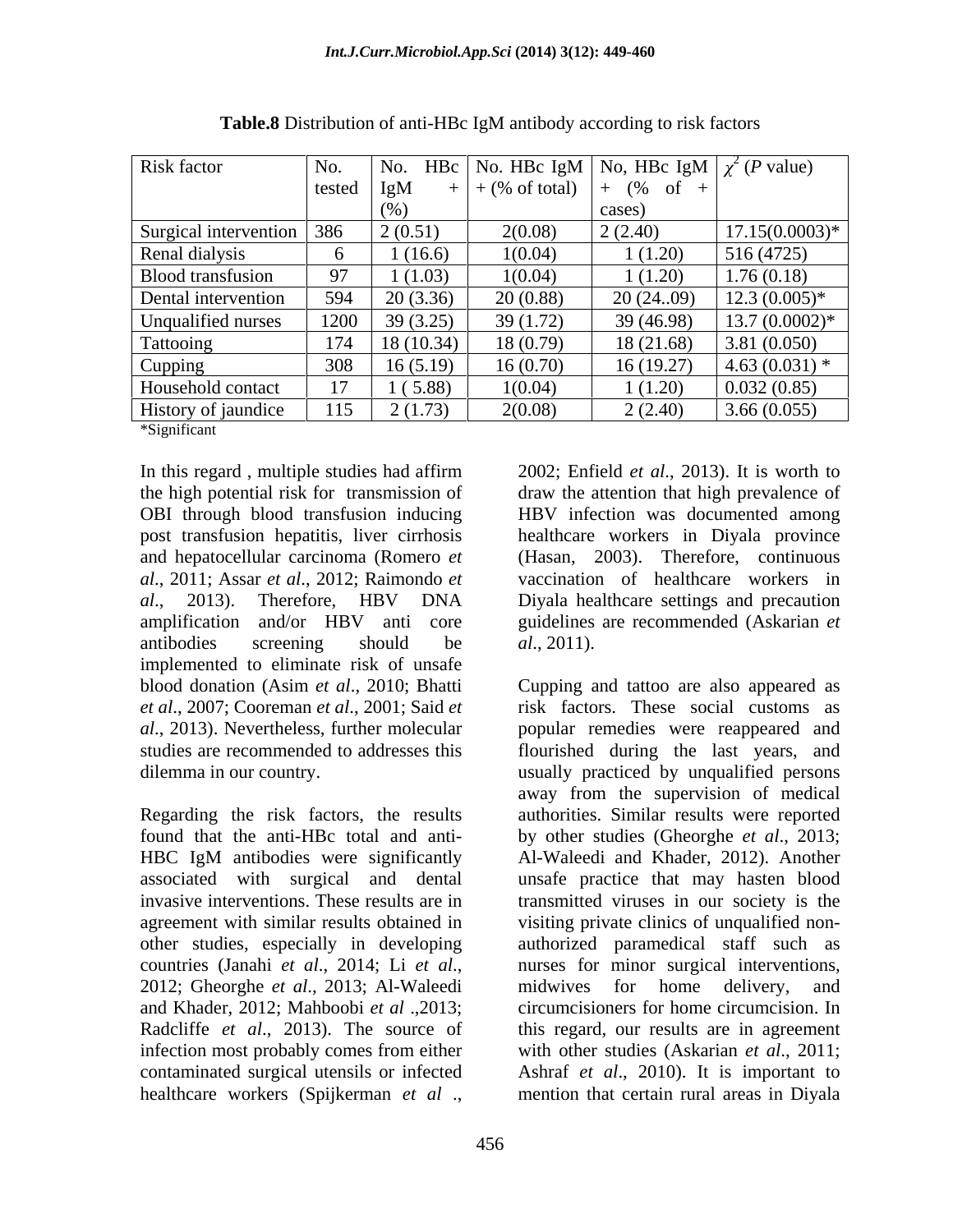province had witnessed the occurrence of shape genotypes and subgenotypes. an outbreak of HBV infection due to these *Infect. Genet. Evol.*, 22(6): 2299–307. primitive unsafe practices (Hasan, 2004).

A part from health care setting, the Salam, M.A., Hassan, M.S., intrafamilial transmission of HBV is Beglinger, C, Gyr, N. 2010. another risk factor that may contribute to a wide spread of the virus among household contacts, especially in extended families, a feature that is previously documented in Diyala society (Hasan, 2005). Several worldwide studies had reported similar Asim, M., Ali, R., Khan,L.A., Husain, results (Bawazir *et al*., 2011; Demirturk and Demirdal, 2014; Urganci *et al*., 2013).

The current study concluded that although the prevalence of HBV and HCV viral infections are low among the general population in Diyala province, the Askarian, M., Yadollahi, M., Kuochak, F., prevalence of HBV anti-core antibodies are high. Renewing of current preventive strategy, particularly in blood transfusion services is recommended. virus infection. *Int. J. Occup. Environ.*

- Aljarbou, A.N. 2013. The emergent concern of hepatitis B globally with Arabia. *Int. J. Health. Sci.,* 7(3): 333
- Al-Jobouri, A.S.; Hasan, A.SH., Al- Duliami, A. 2010. Seroprevalence of hepatitis B and C virus infections in Diyala. *J. pure Sci.*, 6(1): 292–302. from 2006–2009<br>Waleedi A.A. Khader Y.S. 2012 32(10): 1046–50.
- Al-Waleedi, A.A., Khader, Y.S. 2012. Prevalence of hepatitis B and C among blood donors in Aden City, Yemen. *East Mediterr. Health J.,*
- Araujo, N.M., Waizbort, R,, Kay, A. 2011. Hepatitis B virus infection from an evolutionary point of view: how viral, host, and environmental factors

- Ashraf, H., Alam, N.H., Rothermundt, C., Brooks, A., Bardhan, P., Hossain, L., Salam, M.A., Hassan, M.S., Beglinger, C, Gyr, N. 2010. Prevalence and risk factors of hepatitis B and C virus infections in an impoverished urban community in Dhaka, Bangladesh. *BMC infect. Dis.,* 10: 208.
- S.A., Singla, R., Kar, P. 2010. Significance of anti-HBc screening of blood donors and its association with occult hepatitis B virus infection: Implications for blood transfusion. *Indian J. Med. Res., 132: 312-7.*
- Danaei, M., Vakili, V., Momeni, M. 2011. Precautions for health care workers to avoid hepatitis B and C *Med.,* 2(4): 191–8.
- **References** Assar, S., Arababadi, M.K., Ahmadabadi, special attention to Kingdom of Saudi medicine. Clin. Lab., 58(11–12): B.N., Salehi, M, Kennedy, D. 2012. Occult hepatitis B virus (HBV) infection: a global challenge for medicine. *Clin. Lab.*, 58(11–12): 1225–30.
	- 40. Ataallah, T.M., Hanan, K.A., Maysoun, Diyala province during 2003-2008. Transfusion Center in Baghdad, Iraq<br>Diyala *I pure Sci* 6(1): 292–302 from 2006–2009. Saudi Med. J., K.S., Sadoon, A.A. 2011. Prevalence of hepatitis B and C among blood donors attending the National Blood Transfusion Center in Baghdad, Iraq from 2006 2009. *Saudi Med. J.,* $32(10): 1046 - 50.$
	- infections and associated factors they, T.P., El alaoui, K., Nourichafi,<br>among blood donors in Aden City N., Oukkach.e B., Lazar, F., 18(6): 624 9. A., Mifdal, H, Bennani, A. 2013. Baha, W., Foullous, A., Dersi, N., Theythey, T.P., El alaoui, K., Nourichafi, N., Oukkach,e B., Lazar, F., Benjelloun, S., Ennaji, M.M., Elmalki, Prevalence and risk factors of hepatitis B and C virus infections among the general population and blood donors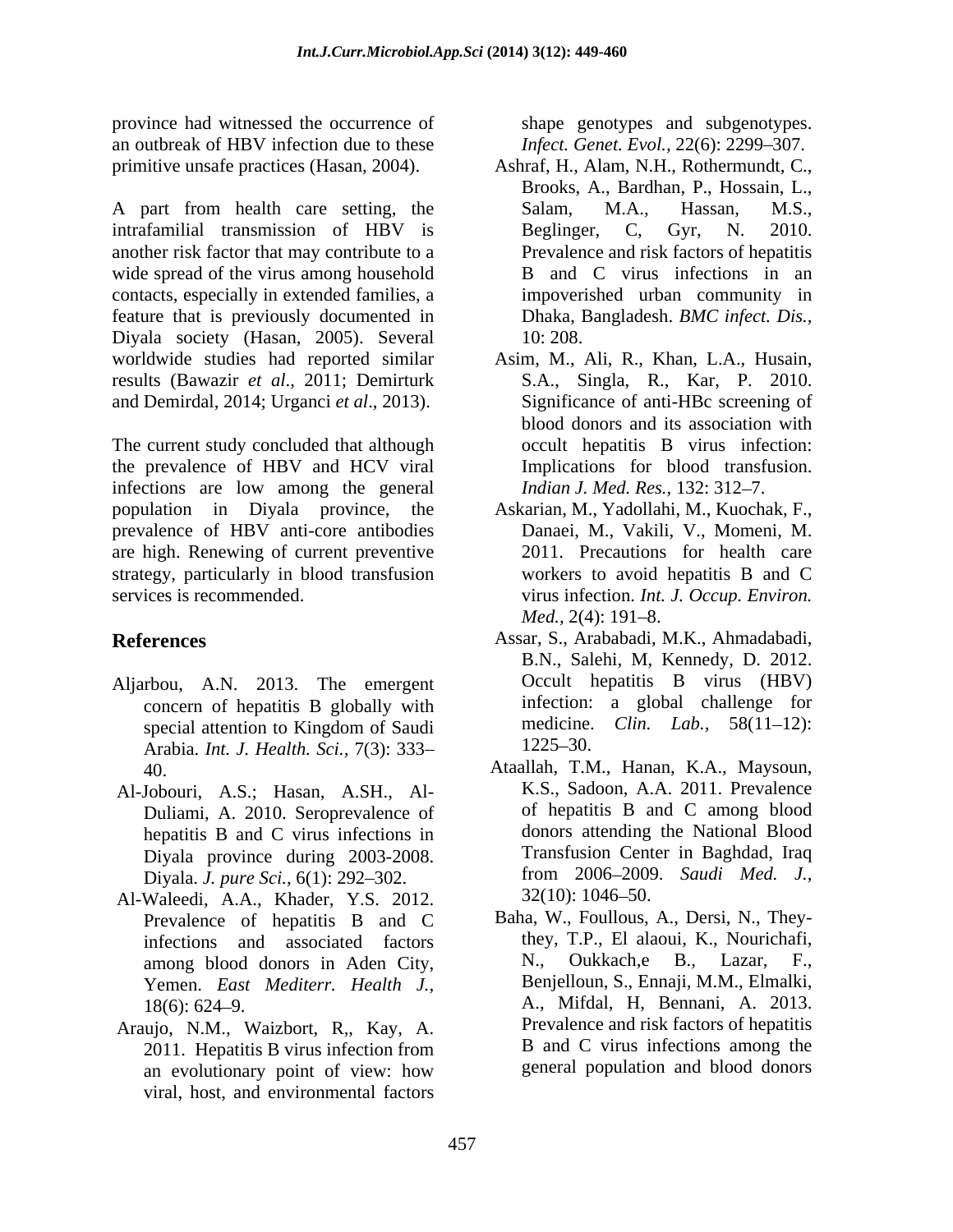50. Transpl., 22(1): 1–9.

- Yemen. *J. infect. Public Health.,* 4(1):
- Bhatti, F.A., Ullah, Z., Salamat, N., Ayub, core antigen testing, viral markers,
- escape mutations of hepatitis B virus 237–47. *Epidemiol.*, 18(6): 551–7.
- Demirturk, N., Demirdal, T. 2014. Gutierrez-Garcia, M.L., Fernandezstudy. *Clin. Mol. Hepatol.,* 20(1): 56.
- El-Raziky, M.S., El-Hawary, M.A., children in the era of obligatory  $(4)$ : 467–70.
- Emara, M.H. 2012. Occult hepatitis B: the Gastroenterol., 33(4): 242–50. 57–61.
- Enfield, K.B., Sharapov, U., Hall, K.K., Thompson, N.D. 2013. Ganova-
- Fallahian, F., Najafi, A. 2011. Epidemiology of hepatitis C in the

in Morocco. *BMC public Health*, 13: Middle East Saudi. *J. Kidney Dis. Transpl.*, 22(1): 1–9.

- Bawazir, A.A., Parry, C.M., Hart, C.A., Gerlich, W.H., Bremer, C., Saniewski, M., Sallam, T.A., Beeching, N, Cuevas, Schüttle,r C.G., Wend, U.C., Willems, L.E. 2011. Seroepidemiology and risk W.R. Glebe, D. Occult hepatitis B factors of hepatitis B virus in Aden, virus infection: detection and W.R, Glebe, D. Occult hepatitis B virus infection: detection and significance. *Dig. Dis.*, 28(1): 116–25.
	- 48 54. Gheorghe, L., Csiki, I.E., Iacob, S., M, Ghani, E. 2007. Anti-hepatits B and risk factors of hepatitis B virus and occult hepatitis B virus infection Romania: a nationwide survey. *Eur. J.* in Pakistani blood donors: *Gastroenterol. Hepatol.,* 25(1): 56 64. Gheorghe, C. 2013. The prevalence infection in an adult population in
- implications for transfusion practice. Gogos, C.A., Fouka, K.P., Nikiforidis, G., *Transfusion,* 47(1): 74 9. Avgeridis, K., Sakellaropoulos, G., Cooreman, M.P., Leroux-Roels, G., Bassaris, H., Maniatis, A, Skoutelis, Paulij, W.P. 2001. Vaccine- and A. 2003. Prevalence of hepatitis B and hepatitis B immune globulin-induced C virus infection in the general surface antigen. *J. Biomed. Sci.*, 8(3): South-Western Greece. *Eur. J.* population and selected groups in South-Western Greece. *Eur. J.*<br>*Epidemiol.*, 18(6): 551–7.
	- Inactive hepatitis B surface antigen Rodriguez, C.M., Lledo-Navarro, J.L, carriers and intrafamilial Buhigas-Garcia, I. 2011. Prevalence tramsmission: results of a 10-year of occult hepatitis B virus infection. Gutierrez-Garcia, M.L., Fernandez- World J. Gastroenterol. 17(12): 1538 42.
	- Salama, K.M., El-Hennawy, A.M., Hasan, A. SH. 2008. Prevalence of anti-Helmy, H.M., Fahmy, M.E., Hassanin, hepatitis C virus antibodies among F.M, El-Karaksy, H.M. 2012. Patterns blood donors and risky groups in of hepatitis B infection in Egyptian Diyala. *J. Facul. Med. (Baghdad),* 50  $(4)$ : 467–70.
	- hepatitis B vaccination. *Arab. J.* Hasan, A. SH. 2012. Prevalence of Gastroenterol., 13(1): 1–3. The antibodies to hepatitis B virus antigen Egyptian situation. *Trop*  in blood donors. *Diyala J. Med.,* 3(1): and occult hepatitis B virus infection  $57 - 61.$
	- Leiner, J., Berg, C.L., Xia, G.L., virus infection in a rural community in Hasan, A. SH. Outbreak of hepatitis B Diyala. J. Diyala 2004, 18:45–52.
	- Raeva, L, Sifri, C.D. Transmission of Hasan, A.SH. 2003. Prevalence of hepatitis B virus from an orthopedic bepatitis B and hepatitis C virus surgeon with a high viral load. *Clin*. 
	infections among health care workers. *Infect. Dis.,* 56(2): 218–24. *J. Diyala.,* 15: 154–60. hepatitis B and hepatitis C virus *J. Diyala.,* 15: 154–60.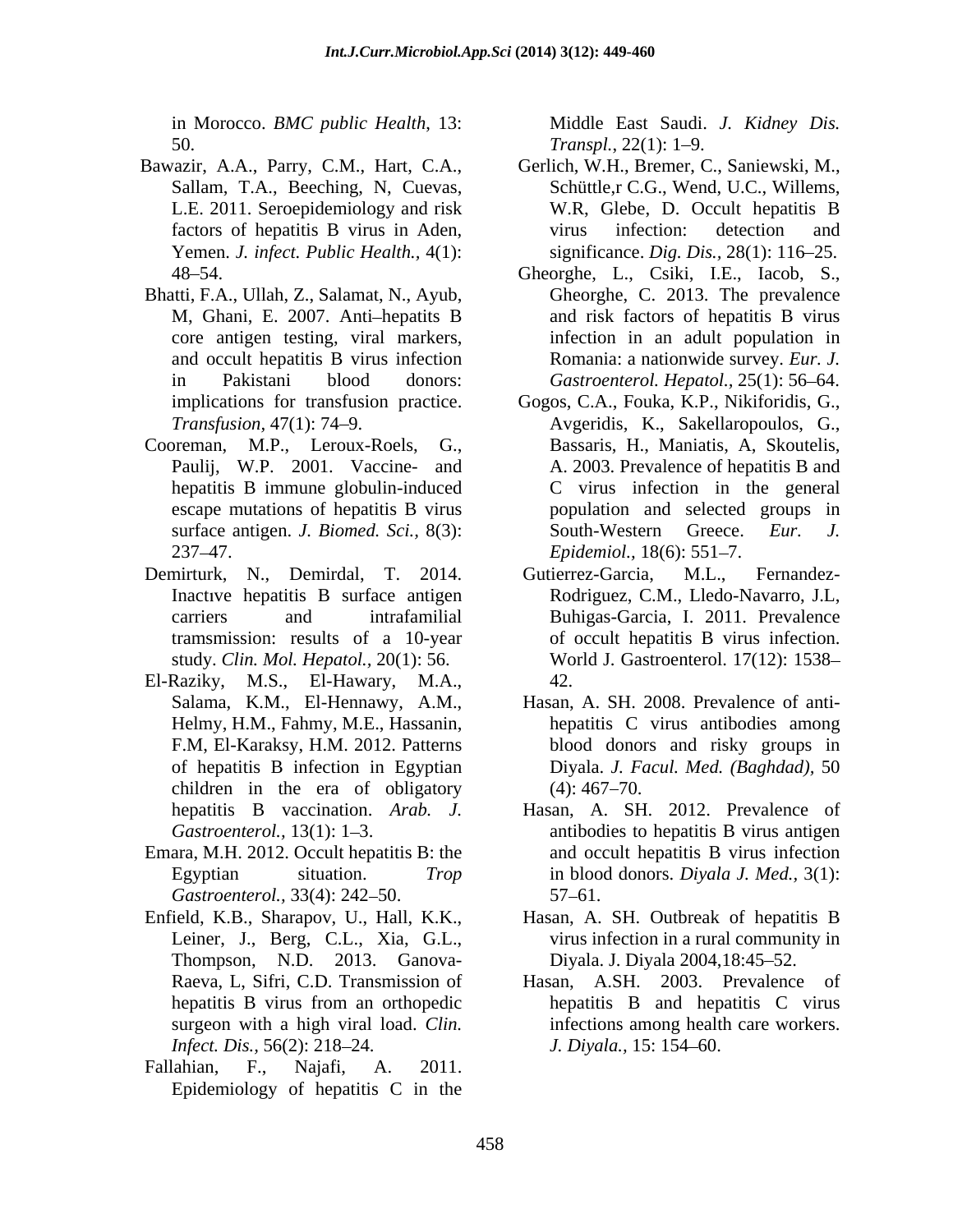- Hasan, A.SH. 2005. Intrafamilial vaccination. *Gastroenterology,* clustering of hepatitis B infection. 143(2): 400–7.
- Seroepidemiological study of hepatitis
- Huang, L.M., Lu, C.Y, Chen, D.S. 2011. vaccination. *Curr. Opin. Immunol.,*
- Ioannou, G.N. 2011. Hepatitis B virus in
- P., Raghvendra, L., Singh, S., Badhal, S.S. 2010. HCV-genotypes: A review
- Janahi, E.M. 2014. Prevalence and risk Bahrain, 2000 through 2010. *PloS*
- Kadir, M.A., Ismail, A.K, Tahir, S.S. *Iraqi J. Commun. Med.,* 14: 21–4. *Univ.*, 3: 191–5.
- Khan, F., Shams, S., Qureshi, I.D., Israr, Muselmani, W., Habbal, W., Monem, F.
- Lai, M.W., Lin, T.Y., Tsao, K.C., Huang, Nebbia, G., Peppa, D, Maini, M.K. 2012. C.T. 2012. Increased seroprevalence

 $143(2): 400 - 7.$ 

- *Iraqi J. Commun. Med.,* 18(2): 134 9. Lavanchy, D. 2008. Chronic viral Hasan, A.SH., Omer, A.R, Al- hepatitis as a puplic health issue in the Mashhadani, J.I. 2006. world. Best. Pract. Res. Clin. world. *Best. Pract. Res. Clin. Gastroenterol.,* 22(6): 991-1008.
	- B virus infection among blood donors Li, X., Zheng, Y., Liau, A., Cai, B., Ye, and risky groups in Diyala. *Iraqi J.* D., Huang, F., Sheng, X., G,e F., *Commun. Med.*, 19(1):14 18. Xuan, L., Li, S., Li, J. 2012. Hepatitis Hepatitis B virus infection, its among the general population in sequelae, and prevention by Anhui Province, China: an 23(2): 237–43. Health, 12: 272. B virus infections and risk factors Anhui Province, China: an epidemiological study. *BMC Puplic Health,* 12: 272.
	- the United States: infection, exposure, prespective on natural history of and immunity rates in a nationally chronic hepatitis B: Role of hepatitis representative survey. *Ann. Int. Med.,* B virus genotypes A to J. *Semin. Liver*  $154(5)$ : 319–28.  $Dis., 33(2)$ : 97–102. Liu, C.J., Koa, J.H. 2013. Global *Dis.*, 33(2): 97–102.
- Irshad, M., Ansari, M.A., Singh, A., Nag, Mahboobi, N., Porter, S.R., Karayiannis, on their origin, global status, assay B and C viral infection. A review of system, pathogenicity and response to the recent literature. *J. Gastrointestin.* treatment. *Hepatogastroenterology* P, Alavian, S.M. 2013. Dental treatment as a risk factor for hepatitis B and C viral infection. A review of *Liver Dis.,* 22(1): 79–86.
	- 57(104): 1529 38. Mahmood, A.K., Addose, S.A., Salih, factors of hepatitis B virus infection in Seroprevalence of HBsAg and anti- *One,* 9(2): 875 99. governorate. *Iraqi J. Commun. Med.,* H.A, Khadi, A.A. 2001. HCV positive blood donors in Najaf 14: 29–33.
	- 2001. Seropositivity of hepatitis B and Mohammed, H.S. 1997. The prevalence C among different groups of of hepatitis B surface antigen among population in Al-Tameem province. Mousl blood donors. *Med. J. Tikrit* Mousl blood donors. *Med. J. Tikrit Univ.*, 3: 191–5.
	- M., Khan, H., Sarwar, M.T, Ilyas, M. 2013. Significance of screening<br>2011. Hepatitis B virus infection antibodies to hepatitis B virus core among different sex and age groups in antigen among Syrian blood donors. Pakistani Punjab. *Virol. J., 8: 225. Transfus. Med., 2013,23(4):265–8.* Muselmani, W., Habbal, W., Monem, F. 2013. Significance of screening antibodies to hepatitis B virus core
	- C.G., Hsiao, M.J., Liang, K.H., Yeh, of HBV DNA with mutations in the s  $105(2)$ : 109–13. Hepatitis B infection: Current concepts and future challenges. *QJM.,* 105(2): 109 13.
	- gene among individuals greater than Ocana, S., Casas, M.L., Buhigas, I, Lledo, 18 years old after complete J.L. 2011. Diagnostic strategy for